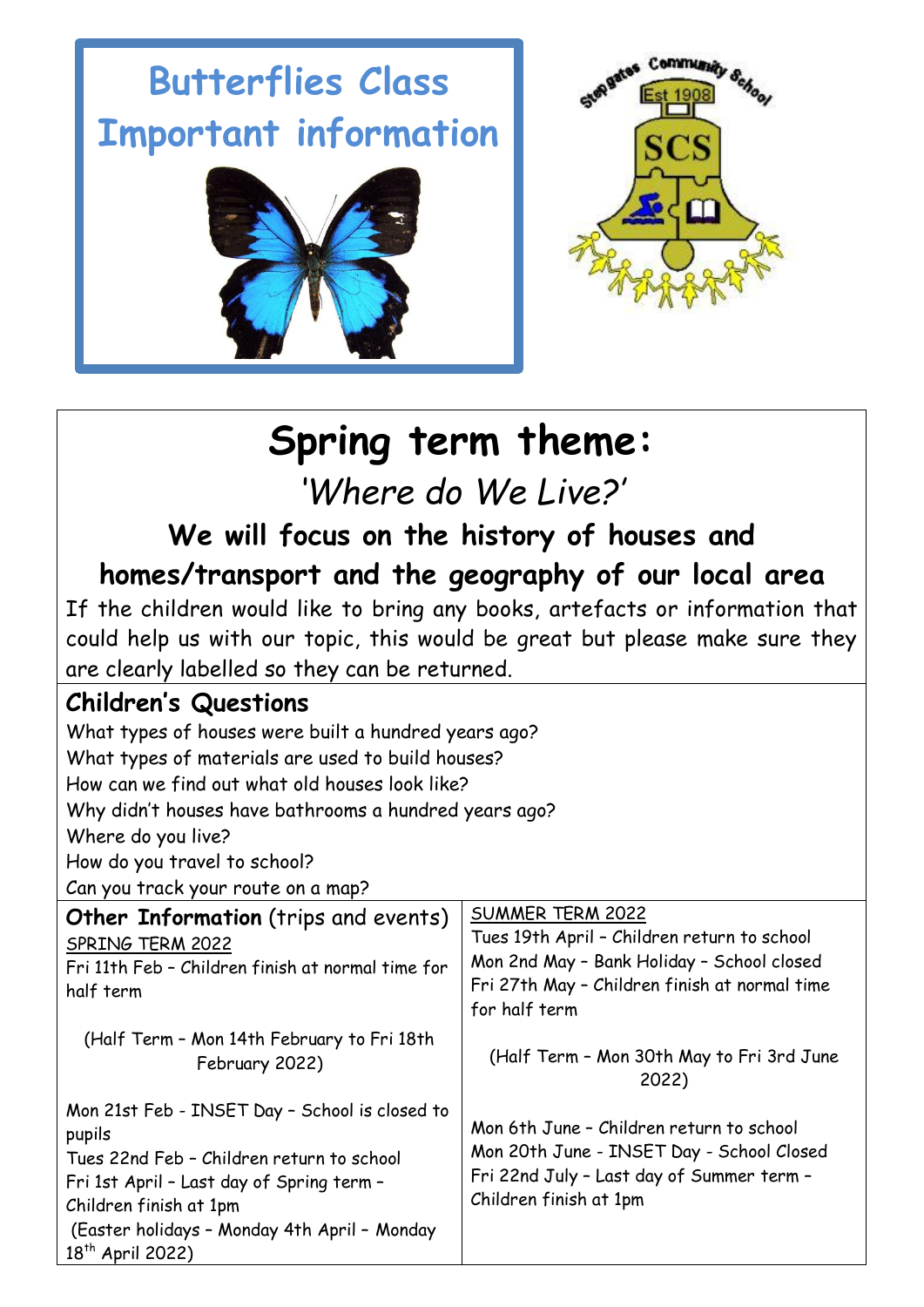| English                                                                                      | Maths                                                                                                                                   | <b>Science</b>                                                                                                                                                   |
|----------------------------------------------------------------------------------------------|-----------------------------------------------------------------------------------------------------------------------------------------|------------------------------------------------------------------------------------------------------------------------------------------------------------------|
| The Hundred<br>Decker Bus by<br>Mike Smith<br>Journey by Aaron<br>$\bullet$<br><b>Becker</b> | Addition and<br>subtraction within<br>20<br>Place value within<br>50<br>Multiples of 2, 5, 10<br>Length and height<br>Weight and volume | Plants<br>Changing seasons-<br>Winter and Spring                                                                                                                 |
| Computing                                                                                    | DT                                                                                                                                      | Art                                                                                                                                                              |
| Coding                                                                                       | Designing, making<br>$\bullet$<br>and evaluating a<br>structure                                                                         | Artists of the month<br>Jan: Alex Konahin<br>Feb: Andy Warhol<br>Mar: Henry Moore                                                                                |
| <b>History</b>                                                                               | Geography                                                                                                                               | <b>RE</b>                                                                                                                                                        |
| Investigating and<br>comparing old<br>houses and modern<br>houses                            | Exploring our local<br>area                                                                                                             | Why did Jesus tell<br>parables?<br>What do eggs have<br>to do with Easter?<br>Why is the bible an<br>important book for<br>Christians?                           |
| <b>PE</b>                                                                                    | <b>PSHE</b>                                                                                                                             | <b>Music</b>                                                                                                                                                     |
| Dance<br>Sending and<br>receiving                                                            | Dreams and goals<br>Healthy me<br>$\bullet$                                                                                             | Charanga-In The<br>Groove<br>Charanga-Round and<br>Round<br>Musicians of the month<br>Jan: Paul McCartney<br>Feb: Johann<br>Pachelbel<br>Mar: Louis<br>Armstrong |